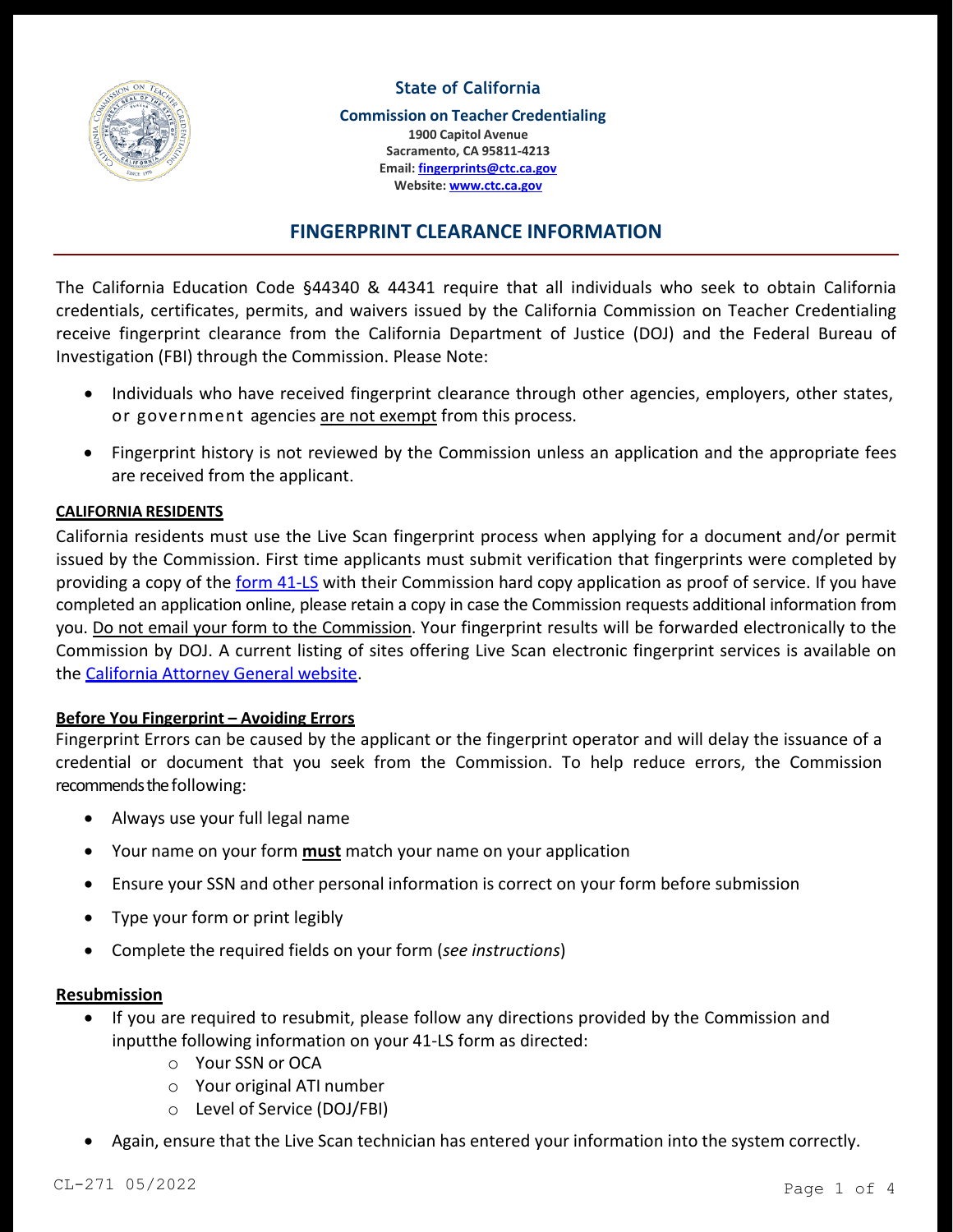## **Invalidated Fingerprints**

The Commission would invalidate fingerprint results if any information received is incorrect (i.e., transposed numbers in your SSN; name misspelled, missing data, etc.).

Fingerprint results are also invalidated if the Commission does not receive an application and fees within 18 months of being fingerprinted and/or when an individual's credential, certificate, permit, waiver, or any document issued by the Commission has expired for eighteen (18) months or longer. If fingerprint results are invalidated, the applicant must be re-fingerprinted and pay fees before a new document is issued by the Commission. Please see Coded Correspondence 12-10 for additional information.

## **Live Scan Form Sample 41-LS:**

Live Scan form instructions detail how to complete form 41-LS, some of which is noted below. The 41-LS now includes the Privacy Notice, Privacy Act Statement, and Applicant's Privacy Rights from the Department of Justice (BCIA 8016) which requires a signature indicating you have received and read the included notices.

Information located in the sections below are prefilled on Form 41-LS. If it does not prepopulate when downloaded, please ensure that the information provided below is included prior to submission. This information must appear exactly as shown to complete the processing of your Live Scan.

| Sample 41-LS                                                                                                                                          |                                                                |             |                                                           | <b>Reset Form</b><br><b>REQUEST FOR LIVE SCAN SERVICE</b> |                                                     |  |  |  |  |  |  |  |
|-------------------------------------------------------------------------------------------------------------------------------------------------------|----------------------------------------------------------------|-------------|-----------------------------------------------------------|-----------------------------------------------------------|-----------------------------------------------------|--|--|--|--|--|--|--|
|                                                                                                                                                       | <b>STATE OF CALIFORNIA</b><br>CTC Form 41-LS<br>(Rev. 02-2022) |             | <b>Print Form</b>                                         |                                                           |                                                     |  |  |  |  |  |  |  |
|                                                                                                                                                       |                                                                |             |                                                           |                                                           |                                                     |  |  |  |  |  |  |  |
| <b>Applicant Submission</b>                                                                                                                           |                                                                |             |                                                           |                                                           |                                                     |  |  |  |  |  |  |  |
| A0281<br>ORI (Code assigned by DOJ)                                                                                                                   |                                                                |             | LICENSE/CERTIFICATION/PERMIT<br>Authorized Applicant Type |                                                           |                                                     |  |  |  |  |  |  |  |
| TEACHER CRED 44340 EC<br>Type of License/Certification/Permit OR Working Title (Maximum 30 characters - if assigned by DOJ, use exact title assigned) |                                                                |             |                                                           |                                                           |                                                     |  |  |  |  |  |  |  |
| Contributing Agency Information:<br>CASM TEACHER CREDENTIALING<br>Agency Authorized to Receive Criminal Record Information                            |                                                                |             |                                                           | 03294<br>Mail Code (five-digit code assigned by DOJ)      |                                                     |  |  |  |  |  |  |  |
| 1900 Capitol Avenue<br>Street Address or P.O. Box                                                                                                     |                                                                |             |                                                           |                                                           | Contact Name (mandatory for all school submissions) |  |  |  |  |  |  |  |
| Sacramento<br>City                                                                                                                                    |                                                                | CA<br>State | 95811-4213<br>ZIP Code                                    | Contact Telephone Number                                  |                                                     |  |  |  |  |  |  |  |

# **Non-Resident (Out-of-State/Country)**

California Penal Code Section 11102.1 precludes the DOJ from accepting applicant fingerprints unless the impressions were rolled by a certified fingerprint roller or by an individual who is specifically exempt from the certification requirement. Individuals residing outside of California applying for employment or certification in California who cannot be fingerprinted in California must have their fingerprints rolled at a law enforcement agency in their state or country of residence. If reprints are required, they must be taken by a different individual than the one who originally took the prints. Educators residing outside California may order fingerprint cards from the Commission by submitting contact information through the CTC Fingerprint Card Request portal.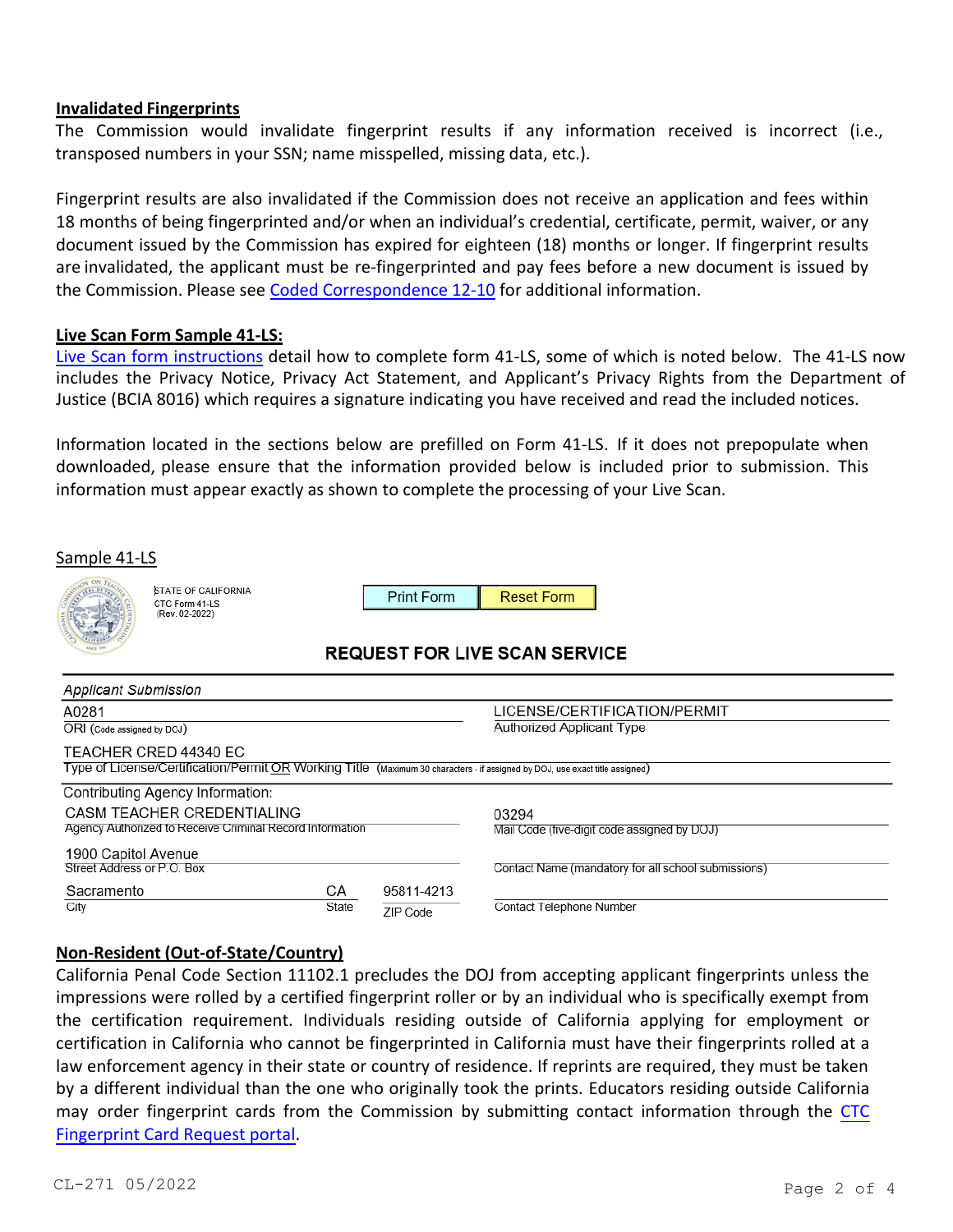Fingerprint cards cannot be folded or have anything stapled or glued to them. The Commission cannot acceptred and white or black and white fingerprint identification cards, photocopies of fingerprint cards, or fingerprints rolled in ink in any color other than black. Submission of incomplete or unacceptable fingerprint cards will result in a delay in processing your application for a credential, permit, or certificate. Fingerprint cards may not be submitted separately from an application and processing fee for a credential, permit or certificate. When submitting your application, attach the fingerprint cards which will be forwarded to the DOJ for processing. When the Commission receives responses from both DOJ and FBI, the processing of your application will resume. Fingerprint card processing may take 6 – 8 weeks.

**On your fingerprint cards, please complete the areas that are marked with an "X" on the sample below. Incomplete fingerprint cards will be rejected and destroyed causing a delay in the processing. New cards will be required.**

| <b>LEAVE BLANK</b><br><b>APPLICANT</b><br>SIGNATURE OF PERSON FINGERPRINTED<br>X<br>RESOUNCE OF PERSON FINGERPRINTED.<br>X<br><b>CATE</b><br>SIGNATURE OF OFFICIAL TAXING FINGERFRINTS<br>Χ<br>χ<br><b>EMPLOYER AND ADDRESS</b><br>COMM on Teacher Credentialing<br>1900 Capitol Avenue<br>Sacramento, CA 95811-4213<br>ORI#A0281<br><b>LICENSE or PERMIT</b><br>TEACHER CREDENTIAL 44340 EC |  | TYPE OR PRINT ALL INFORMATION IN BLACK<br>LASTNAME NAM<br>Χ<br>χ |              |                                                    | FIRST NAME<br>MIDDLE NAME |          |           |        | LEAVE BLANK<br>u     |                                |  |  |  |
|----------------------------------------------------------------------------------------------------------------------------------------------------------------------------------------------------------------------------------------------------------------------------------------------------------------------------------------------------------------------------------------------|--|------------------------------------------------------------------|--------------|----------------------------------------------------|---------------------------|----------|-----------|--------|----------------------|--------------------------------|--|--|--|
|                                                                                                                                                                                                                                                                                                                                                                                              |  | ALIASES AKA<br>Ō<br>Χ                                            |              | CA0349400<br>CA DOJ-BUR OF IDENT<br>SACRAMENTO, CA |                           |          |           |        | DATE OF BIETH<br>DOB |                                |  |  |  |
|                                                                                                                                                                                                                                                                                                                                                                                              |  | Citations CIS                                                    |              | ш<br>X                                             | <b>TACL</b><br>X          | щL,<br>X | m21.<br>Χ | E<br>X | <b>MAR</b><br>Χ      | <b>PLACE OF BIRTH POB</b><br>X |  |  |  |
|                                                                                                                                                                                                                                                                                                                                                                                              |  | YOURNO, OCA<br><b>HINO EBI</b><br>ARMED FORCES NO. MAIL          | <b>CLASS</b> |                                                    |                           |          |           |        | LEAVE BLANK          |                                |  |  |  |
|                                                                                                                                                                                                                                                                                                                                                                                              |  | SOCIAL SECURITY NO. SOC<br>х<br>MISCELLANEOUS NO. MINU           |              |                                                    |                           |          |           |        |                      |                                |  |  |  |

# **Sample:** FINGERPRINT Hard Card (FD-258)

1. Prints must be rolled from nail to nail and the ridges should be sharp and distinct.

2. Cards must carry the complete physical description of the applicant, including color of eyes and hair, height, weight, date of birth, and signature in ink. Abbreviations for hair and eye color may be used; please use BLK (black), BLND (blonde), BL (blue), BRN (brown), GRN (green), GRY (gray), and HZL (hazel). Since the cards cannot be properly indexed by the Department of Justice or the FBI without this information, incomplete cards will be returned to the applicant. Your SSN is required for the Commission to match your fingerprint transaction with your Educator Profile. If you have an Individual Taxpayer Identification Number(ITIN) instead of a SSN, place your ITIN in the Your No. OCA field. See above example.

3. If you are missing a digit or have a skin irritation or deformity of the hands and/or fingers which prevents thetaking of clear fingerprints, submit a statement explaining the situation from the person taking the prints in the case of missing digits or a deformity) or from a doctor (in the case of a skin irritation). Attach the statement to your fingerprint cards at the time you submit them. You may be required to submit several fingerprint cards until the Department of Justice or FBI is able to piece together a classifiable set of prints.